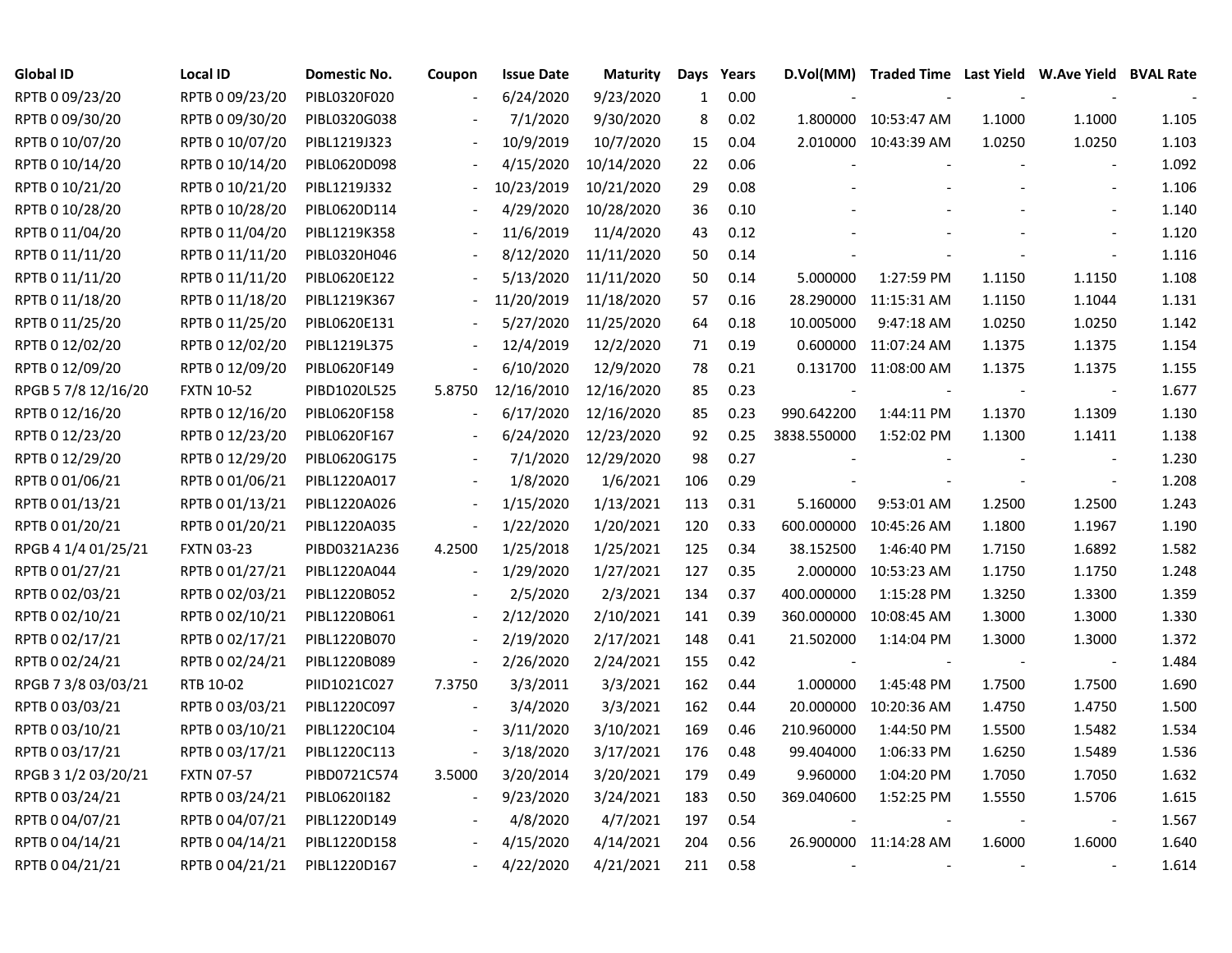| <b>Global ID</b>     | <b>Local ID</b>   | Domestic No. | Coupon                   | <b>Issue Date</b>     | Maturity   | Days | Years | D.Vol(MM)                | Traded Time Last Yield W.Ave Yield BVAL Rate |                          |                          |       |
|----------------------|-------------------|--------------|--------------------------|-----------------------|------------|------|-------|--------------------------|----------------------------------------------|--------------------------|--------------------------|-------|
| RPGB 6 1/2 04/28/21  | <b>FXTN 10-53</b> | PIBD1021D531 | 6.5000                   | 4/28/2011             | 4/28/2021  | 218  | 0.60  |                          |                                              |                          |                          | 1.735 |
| RPTB 0 04/28/21      | RPTB 0 04/28/21   | PIBL1220D176 |                          | 4/29/2020             | 4/28/2021  | 218  | 0.60  |                          |                                              |                          |                          | 1.609 |
| RPTB 0 05/05/21      | RPTB 0 05/05/21   | PIBL1220E184 |                          | 5/6/2020              | 5/5/2021   | 225  | 0.62  |                          | 0.318000 11:02:25 AM                         | 1.6850                   | 1.6850                   | 1.687 |
| RPTB 0 05/12/21      | RPTB 0 05/12/21   | PIBL1220E193 |                          | 5/13/2020             | 5/12/2021  | 232  | 0.64  |                          | 0.050000 11:41:35 AM                         | 1.7250                   | 1.7250                   | 1.654 |
| RPTB 0 05/19/21      | RPTB 0 05/19/21   | PIBL1220E200 | $\blacksquare$           | 5/20/2020             | 5/19/2021  | 239  | 0.65  |                          |                                              |                          | $\overline{\phantom{a}}$ | 1.645 |
| RPTB 0 05/26/21      | RPTB 0 05/26/21   | PIBL1220E219 | $\blacksquare$           | 5/27/2020             | 5/26/2021  | 246  | 0.67  |                          | 36.560000 10:56:56 AM                        | 1.7000                   | 1.7034                   | 1.699 |
| RPTB 0 06/02/21      | RPTB 0 06/02/21   | PIBL1220F227 | $\overline{\phantom{a}}$ | 6/3/2020              | 6/2/2021   | 253  | 0.69  |                          |                                              |                          | $\overline{\phantom{a}}$ | 1.677 |
| RPTB 0 06/09/21      | RPTB 0 06/09/21   | PIBL1220F236 | $\bar{\phantom{a}}$      | 6/10/2020             | 6/9/2021   | 260  | 0.71  |                          |                                              |                          | $\sim$                   | 1.688 |
| RPGB 4 7/8 06/13/21  | RTB 03-09         | PIID0321F092 | 4.8750                   | 6/13/2018             | 6/13/2021  | 264  | 0.72  | 11.000000                | 1:48:24 PM                                   | 1.8450                   | 1.8432                   | 1.879 |
| RPTB 0 06/16/21      | RPTB 0 06/16/21   | PIBL1220F245 |                          | 6/17/2020             | 6/16/2021  | 267  | 0.73  | 7.800000                 | 9:25:16 AM                                   | 1.5850                   | 1.6425                   | 1.705 |
| RPTB 0 06/23/21      | RPTB 0 06/23/21   | PIBL1220F254 |                          | 6/24/2020             | 6/23/2021  | 274  | 0.75  |                          | 8.830000 11:23:03 AM                         | 1.7350                   | 1.7354                   | 1.741 |
| RPTB 0 06/30/21      | RPTB 0 06/30/21   | PIBL1220G262 |                          | 7/1/2020              | 6/30/2021  | 281  | 0.77  |                          | 10.000000 11:09:58 AM                        | 1.8000                   | 1.8000                   | 1.740 |
| RPTB 0 07/07/21      | RPTB 0 07/07/21   | PIBL1220G271 |                          | 7/8/2020              | 7/7/2021   | 288  | 0.79  |                          |                                              |                          | $\sim$                   | 1.738 |
| RPTB 0 07/14/21      | RPTB 0 07/14/21   | PIBL1220G280 |                          | 7/15/2020             | 7/14/2021  | 295  | 0.81  |                          |                                              |                          | $\blacksquare$           | 1.771 |
| RPTB 0 07/21/21      | RPTB 0 07/21/21   | PIBL1220G299 |                          | 7/22/2020             | 7/21/2021  | 302  | 0.83  |                          |                                              |                          |                          | 1.738 |
| RPTB 0 07/28/21      | RPTB 0 07/28/21   | PIBL1220G306 |                          | 7/29/2020             | 7/28/2021  | 309  | 0.85  |                          |                                              |                          |                          | 1.763 |
| RPTB 0 08/04/21      | RPTB 0 08/04/21   | PIBL1220H314 |                          | 8/5/2020              | 8/4/2021   | 316  | 0.87  |                          |                                              |                          |                          | 1.775 |
| RPTB 0 08/11/21      | RPTB 0 08/11/21   | PIBL1220H323 | $\overline{\phantom{a}}$ | 8/12/2020             | 8/11/2021  | 323  | 0.88  |                          |                                              |                          |                          | 1.779 |
| RPTB 0 08/18/21      | RPTB 0 08/18/21   | PIBL1220H332 | $\blacksquare$           | 8/19/2020             | 8/18/2021  | 330  | 0.90  |                          | 10.200000 11:46:51 AM                        | 1.7000                   | 1.7484                   | 1.799 |
| RPTB 0 08/25/21      | RPTB 0 08/25/21   | PIBL1220H341 |                          | 8/26/2020             | 8/25/2021  | 337  | 0.92  |                          | 12.500000 11:09:57 AM                        | 1.8150                   | 1.8150                   | 1.757 |
| RPTB 0 09/01/21      | RPTB 0 09/01/21   | PIBL1220I359 |                          | 9/2/2020              | 9/1/2021   | 344  | 0.94  |                          |                                              |                          |                          | 1.808 |
| RPTB 0 09/08/21      | RPTB 0 09/08/21   | PIBL1220I368 |                          | 9/9/2020              | 9/8/2021   | 351  | 0.96  |                          |                                              |                          | $\sim$                   | 1.808 |
| RPTB 0 09/22/21      | RPTB 0 09/22/21   | PIBL1220I386 | $\overline{\phantom{a}}$ | 9/23/2020             | 9/22/2021  | 365  | 1.00  | 90.925000                | 1:31:30 PM                                   | 1.8300                   | 1.8276                   | 1.850 |
| RPGB 5 3/4 10/20/21  | RTB 10-03         | PIID1021J039 | 5.7500                   | 10/20/2011            | 10/20/2021 | 393  | 1.08  | 1.000000                 | 1:26:12 PM                                   | 1.8500                   | 1.8500                   | 1.907 |
| RPGB 5 3/4 11/24/21  | <b>FXTN 10-55</b> | PIBD1021K551 | 5.7500                   | 11/24/2011 11/24/2021 |            | 428  | 1.17  | $\overline{\phantom{a}}$ |                                              | $\overline{\phantom{a}}$ | $\blacksquare$           | 1.937 |
| RPGB 6 3/8 01/19/22  | <b>FXTN 10-54</b> | PIBD1022G545 | 6.3750                   | 7/19/2011             | 1/19/2022  | 484  | 1.33  | 17.125000                | 1:31:39 PM                                   | 2.0500                   | 2.0500                   | 1.847 |
| RPGB 4 01/26/22      | <b>FXTN 05-74</b> | PIBD0522A747 | 4.0000                   | 1/26/2017             | 1/26/2022  | 491  | 1.34  |                          | 6.000000 10:44:43 AM                         | 2.0000                   | 2.0000                   | 1.952 |
| RPGB 15 03/14/22     | <b>FXTN 20-02</b> | PIBD2022C021 | 15.0000                  | 3/14/2002             | 3/14/2022  | 538  | 1.47  |                          |                                              |                          | $\overline{\phantom{a}}$ | 2.025 |
| RPGB 4 3/4 07/04/22  | <b>FXTN 03-24</b> | PIBD0322G247 | 4.7500                   | 7/4/2019              | 7/4/2022   | 650  | 1.78  | 617.500000               | 1:49:23 PM                                   | 2.0500                   | 1.9757                   | 1.949 |
| RPGB 4 7/8 08/02/22  | <b>FXTN 10-56</b> | PIBD1022H562 | 4.8750                   | 8/2/2012              | 8/2/2022   | 679  | 1.86  |                          |                                              |                          | $\sim$                   | 2.139 |
| RPGB 4 3/4 09/13/22  | <b>FXTN 10-57</b> | PIBD1022I570 | 4.7500                   | 9/13/2012             | 9/13/2022  | 721  | 1.97  |                          |                                              |                          |                          | 2.173 |
| RPGB 12 3/4 10/17/22 | <b>FXTN 20-03</b> | PIBD2022J033 | 12.7500                  | 10/17/2002            | 10/17/2022 | 755  | 2.07  |                          |                                              |                          | $\blacksquare$           | 2.197 |
| RPGB 4 5/8 12/04/22  | RTB 05-11         | PIID0522L114 | 4.6250                   | 12/4/2017             | 12/4/2022  | 803  | 2.20  | 246.930000               | 1:47:47 PM                                   | 2.2750                   | 2.2406                   | 2.265 |
| RPGB 4 12/06/22      | <b>FXTN 10-58</b> | PIBD1022L585 | 4.0000                   | 12/6/2012             | 12/6/2022  | 805  | 2.20  | 0.700000                 | 10:58:23 AM                                  | 2.3000                   | 2.3179                   | 2.214 |
| RPGB 4 3/8 02/11/23  | RTB 03-10         | PIID0323B101 | 4.3750                   | 2/11/2020             | 2/11/2023  | 872  | 2.39  | 1271.440000              | 1:10:47 PM                                   | 2.2800                   | 2.2634                   | 2.269 |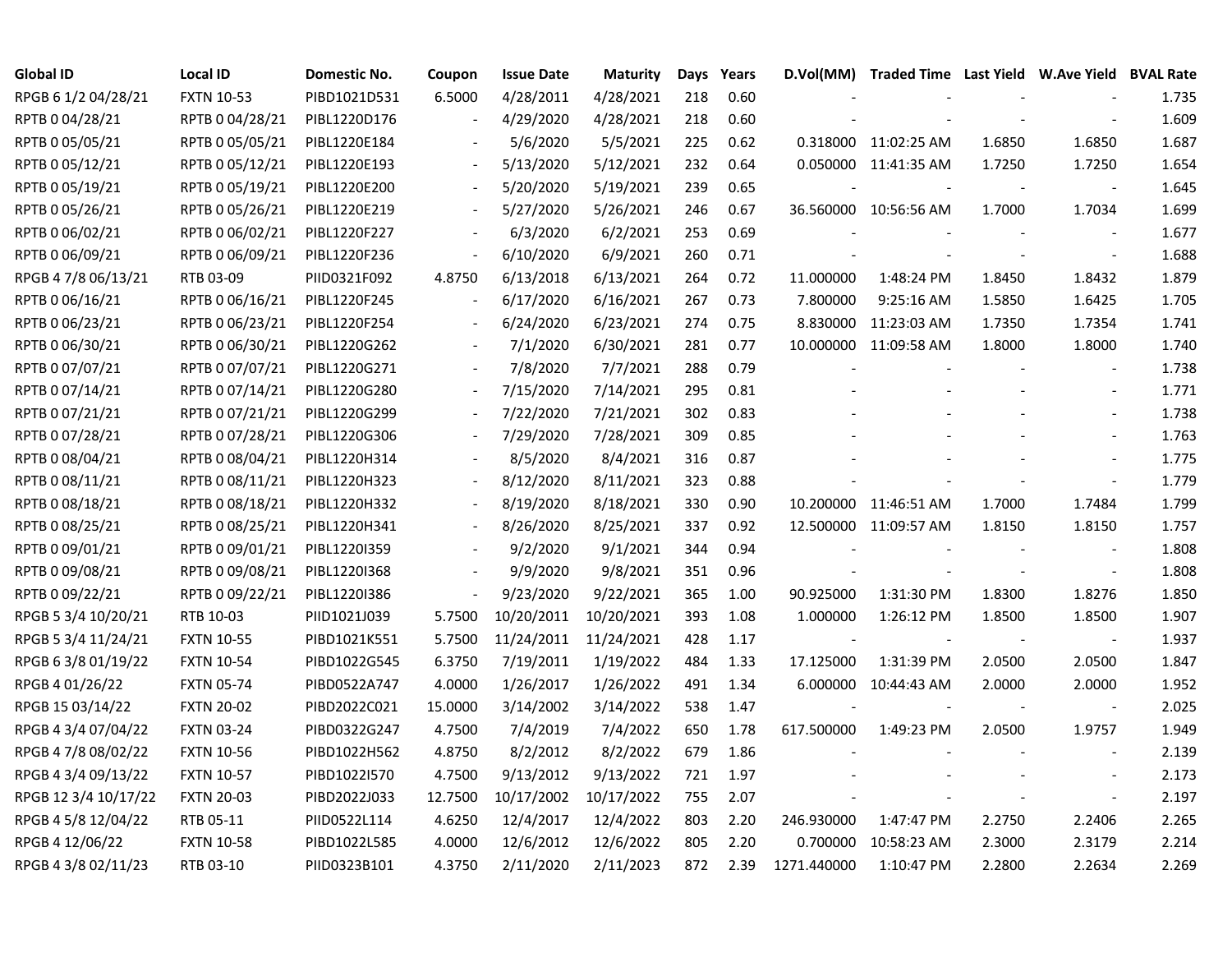| <b>Global ID</b>     | <b>Local ID</b>   | Domestic No. | Coupon  | <b>Issue Date</b> | <b>Maturity</b>       | Days | Years | D.Vol(MM)   | Traded Time Last Yield W.Ave Yield BVAL Rate |                          |                          |       |
|----------------------|-------------------|--------------|---------|-------------------|-----------------------|------|-------|-------------|----------------------------------------------|--------------------------|--------------------------|-------|
| RPGB 13 02/20/23     | <b>FXTN 20-04</b> | PIBD2023B048 | 13.0000 | 2/20/2003         | 2/20/2023             | 881  | 2.41  |             |                                              |                          |                          | 2.280 |
| RPGB 5 1/2 03/08/23  | <b>FXTN 05-75</b> | PIBD0523C752 | 5.5000  | 3/8/2018          | 3/8/2023              | 897  | 2.46  |             |                                              |                          |                          | 2.322 |
| RPGB 3 1/2 04/21/23  | <b>FXTN 07-58</b> | PIBD0723D588 | 3.5000  | 4/21/2016         | 4/21/2023             | 941  | 2.58  |             | 50.000000 11:54:00 AM                        | 2.3000                   | 2.3000                   | 2.342 |
| RPGB 11 7/8 05/29/23 | <b>FXTN 20-05</b> | PIBD2023E054 | 11.8750 | 5/29/2003         | 5/29/2023             | 979  | 2.68  |             |                                              |                          | $\overline{\phantom{a}}$ | 2.345 |
| RPGB 3 1/4 08/15/23  | RTB 10-04         | PIID1023H046 | 3.2500  | 8/15/2013         | 8/15/2023 1,057       |      | 2.89  | 16.965000   | 1:36:52 PM                                   | 2.5000                   | 2.4432                   | 2.416 |
| RPGB 2 3/8 09/10/23  | <b>FXTN 03-25</b> | PIBD0323I252 | 2.3750  | 9/10/2020         | 9/10/2023 1,083       |      | 2.97  | 2804.200000 | 1:58:53 PM                                   | 2.3350                   | 2.3321                   | 2.337 |
| RPGB 11 3/8 10/23/23 | <b>FXTN 20-06</b> | PIBD2023J068 | 11.3750 | 10/23/2003        | 10/23/2023 1,126      |      | 3.08  |             |                                              |                          | $\overline{\phantom{a}}$ | 2.438 |
| RPGB 6 1/4 03/12/24  | RTB 05-12         | PIID0524C129 | 6.2500  | 3/12/2019         | 3/12/2024 1,267       |      | 3.47  | 14.130000   | 1:41:22 PM                                   | 2.3800                   | 2.4558                   | 2.466 |
| RPGB 4 1/2 04/20/24  | <b>FXTN 07-59</b> | PIBD0724D595 | 4.5000  | 4/20/2017         | 4/20/2024 1,306       |      | 3.58  | 2400.000000 | 10:55:58 AM                                  | 2.7597                   | 2.7597                   | 2.757 |
| RPGB 12 3/8 06/03/24 | <b>FXTN 20-07</b> | PIBD2024F075 | 12.3750 | 6/3/2004          | 6/3/2024 1,350        |      | 3.70  |             |                                              |                          | $\overline{\phantom{a}}$ | 2.555 |
| RPGB 12 7/8 08/05/24 | <b>FXTN 20-08</b> | PIBD2024H086 | 12.8750 | 8/5/2004          | 8/5/2024 1,413        |      | 3.87  |             |                                              |                          | $\overline{\phantom{a}}$ | 2.588 |
| RPGB 4 1/8 08/20/24  | <b>FXTN 10-59</b> | PIBD1024H595 | 4.1250  | 8/20/2014         | 8/20/2024 1,428       |      | 3.91  | 5.640000    | 1:42:11 PM                                   | 2.8250                   | 2.8222                   | 2.754 |
| RPGB 4 1/4 10/17/24  | <b>FXTN 05-76</b> | PIBD0524J762 | 4.2500  | 10/17/2019        | 10/17/2024 1,486      |      | 4.07  |             |                                              |                          | $\overline{a}$           | 2.452 |
| RPGB 13 3/4 11/11/24 | <b>FXTN 20-09</b> | PIBD2024K091 | 13.7500 | 11/11/2004        | 11/11/2024 1,511      |      | 4.14  |             |                                              |                          | $\sim$                   | 2.634 |
| RPGB 5 3/4 04/12/25  | <b>FXTN 07-61</b> | PIBD0725D618 | 5.7500  | 4/12/2018         | 4/12/2025 1,663       |      | 4.55  |             |                                              |                          |                          | 2.795 |
| RPGB 12 1/8 04/14/25 | <b>FXTN 20-10</b> | PIBD2025D103 | 12.1250 | 4/14/2005         | 4/14/2025 1,665       |      | 4.56  |             |                                              |                          | $\blacksquare$           | 2.699 |
| RPGB 2 5/8 08/12/25  | RTB 05-13         | PIID0525H130 | 2.6250  | 8/12/2020         | 8/12/2025 1,785       |      | 4.89  | 5519.190000 | 1:59:51 PM                                   | 2.7800                   | 2.7833                   | 2.779 |
| RPGB 3 5/8 09/09/25  | <b>FXTN 10-60</b> | PIBD1025I608 | 3.6250  | 9/9/2015          | 9/9/2025 1,813        |      | 4.96  |             |                                              | $\overline{\phantom{a}}$ | $\blacksquare$           | 2.813 |
| RPGB 12 1/8 10/20/25 | <b>FXTN 20-11</b> | PIBD2025J116 | 12.1250 | 10/20/2005        | 10/20/2025 1,854      |      | 5.08  |             |                                              |                          | $\overline{\phantom{a}}$ | 2.775 |
| RPGB 18 1/4 11/29/25 | <b>FXTN 25-01</b> | PIBD2525K015 | 18.2500 | 11/29/2000        | 11/29/2025 1,894      |      | 5.19  |             |                                              |                          | $\overline{\phantom{a}}$ | 2.787 |
| RPGB 10 1/4 01/19/26 | <b>FXTN 20-12</b> | PIBD2026A122 | 10.2500 | 1/19/2006         | 1/19/2026 1,945       |      | 5.33  |             |                                              |                          | $\overline{a}$           | 2.803 |
| RPGB 6 1/4 02/14/26  | <b>FXTN 07-62</b> | PIBD0726B627 | 6.2500  | 2/14/2019         | 2/14/2026 1,971       |      | 5.40  | 175.460000  | 10:41:51 AM                                  | 2.9500                   | 2.9500                   | 2.943 |
| RPGB 3 1/2 09/20/26  | RTB 10-05         | PIID1026I057 | 3.5000  | 9/20/2016         | 9/20/2026 2,189       |      | 5.99  | 2.000000    | 10:20:32 AM                                  | 3.0500                   | 3.0500                   | 2.883 |
| RPGB 6 1/4 10/20/26  | RTB 15-01         | PIID1526J019 | 6.2500  | 10/20/2011        | 10/20/2026 2,219      |      | 6.08  |             |                                              |                          | $\overline{\phantom{a}}$ | 2.933 |
| RPGB 8 12/07/26      | <b>FXTN 20-13</b> | PIBD2026L139 | 8.0000  | 12/7/2006         | 12/7/2026 2,267       |      | 6.21  |             |                                              |                          | $\overline{a}$           | 2.897 |
| RPGB 5 3/8 03/01/27  | RTB 15-02         | PIID1527C023 | 5.3750  | 3/1/2012          | 3/1/2027 2,351        |      | 6.44  |             |                                              |                          | $\sim$                   | 2.914 |
| RPGB 4 3/4 05/04/27  | <b>FXTN 10-61</b> | PIBD1027E617 | 4.7500  | 5/4/2017          | 5/4/2027 2,415        |      | 6.61  |             |                                              |                          | $\sim$                   | 2.913 |
| RPGB 8 5/8 09/06/27  | <b>FXTN 20-14</b> | PIBD2027I140 | 8.6250  | 9/6/2007          | 9/6/2027 2,540        |      | 6.95  |             |                                              |                          | $\blacksquare$           | 3.090 |
| RPGB 6 1/4 03/22/28  | <b>FXTN 10-63</b> | PIBD1028C635 | 6.2500  | 3/22/2018         | 3/22/2028 2,738       |      | 7.50  |             | 8.020000 11:54:37 AM                         | 3.0250                   | 3.0250                   | 2.983 |
| RPGB 9 1/2 12/04/28  | <b>FXTN 20-15</b> | PIBD2028L151 | 9.5000  | 12/4/2008         | 12/4/2028 2,995       |      | 8.20  |             |                                              |                          | $\overline{\phantom{a}}$ | 3.081 |
| RPGB 6 7/8 01/10/29  | <b>FXTN 10-64</b> | PIBD1029A644 | 6.8750  | 1/10/2019         | 1/10/2029 3,032       |      | 8.30  |             | 71.180000 11:18:04 AM                        | 2.9500                   | 2.9476                   | 2.949 |
| RPGB 8 3/4 05/27/30  | <b>FXTN 20-16</b> | PIBD2030E166 | 8.7500  | 5/27/2010         | 5/27/2030 3,534       |      | 9.68  |             |                                              | $\blacksquare$           | $\blacksquare$           | 3.083 |
| RPGB 2 7/8 07/09/30  | <b>FXTN 10-65</b> | PIBD1030G655 | 2.8750  | 7/9/2020          | 7/9/2030 3,577        |      | 9.79  |             | 10.000000 10:50:52 AM                        | 2.8750                   | 2.7875                   | 2.850 |
| RPGB 12 1/2 07/28/30 | <b>FXTN 25-02</b> | PIBD2530G029 | 12.5000 | 7/28/2005         | 7/28/2030 3,596       |      | 9.85  |             |                                              |                          |                          | 3.086 |
| RPGB 11 1/4 01/26/31 | <b>FXTN 25-03</b> | PIBD2531A032 | 11.2500 | 1/26/2006         | 1/26/2031 3,778 10.34 |      |       |             |                                              |                          | $\sim$                   | 3.118 |